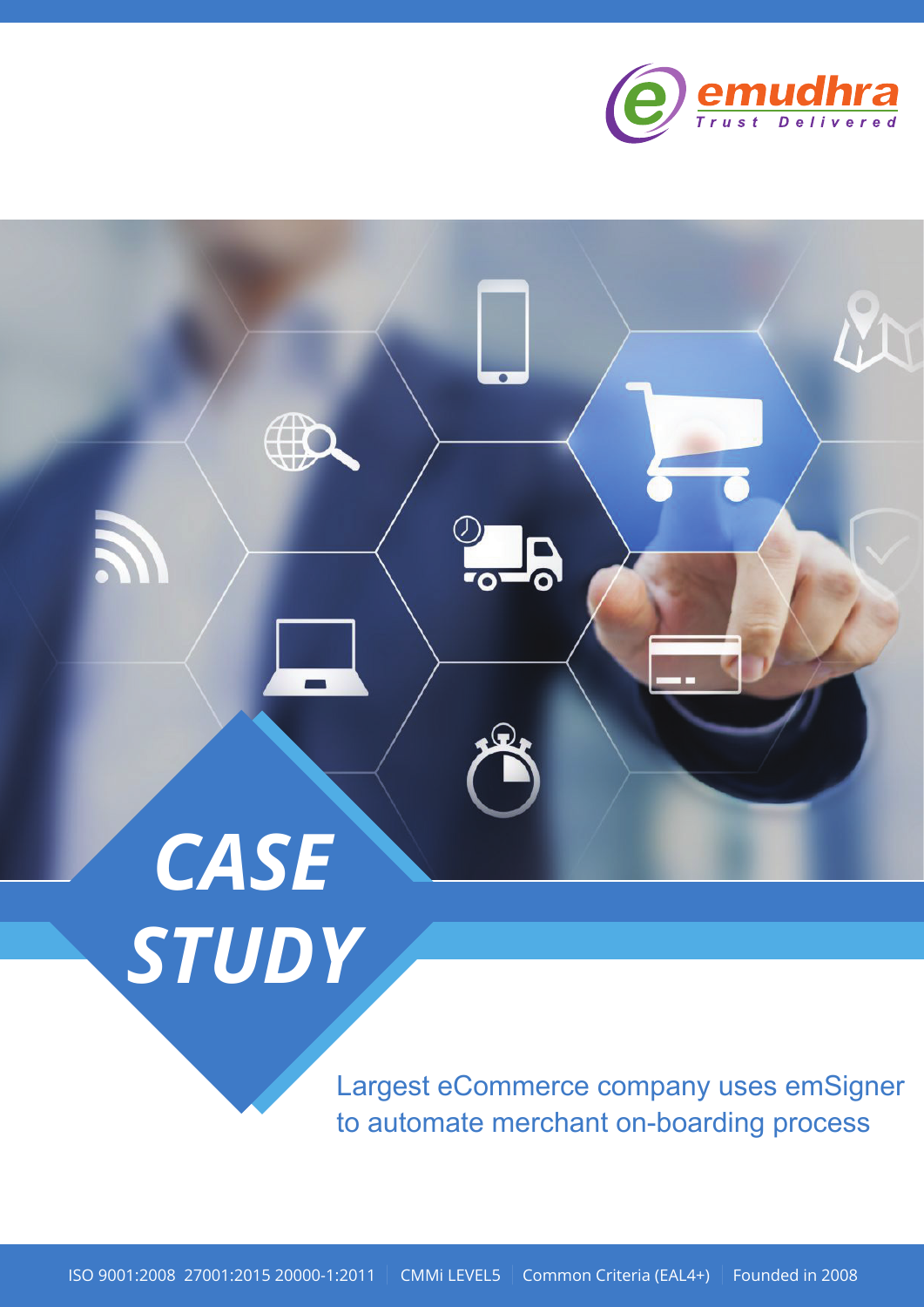

# Largest eCommerce company uses emSigner to automate merchant on-boarding process

eMudhra promotes faster turn-around-time, increased convenience and improved merchant experience for a large eCommerce Company.

**Industry** eCommerce

# **Business Matters**

With increasing number of transactions on mobile over the internet, the eCommerce Company wanted to move to a completely paperless environment for merchant lifecycle management using Digital Signatures that provides them with authenticity and legal non-repudiation.

# **Business Need**

Reduce turn-around-time for merchants in application processing and faster onboarding using Digital Signatures for a completely paperless process.

# **Approach**

eMudhra deployed a digital signature workflow solution for the management of merchant lifecycle using legally valid digital signature certificates and components of digital signing and validation, approval workflow and document management.



### **Background**

Merchants are the lifeblood of eCommerce marketplaces in India. In this competitive segment, it is the quality and number of merchants that eventually differentiate eCommerce players from one another. India's leading online marketplaces are pursuing hundreds of thousands of small and medium-sized merchants to expand their product range and reach across the country with an eye on grabbing larger shares of India's rapidly expanding eCommerce market.

The merchant boarding timeframe for traditional acquirers takes 3-5 days. The conventional process has following challenges:

- Increased merchant turnaround times
- Huge back office processing centres for processing forms and applications
- Inconsistencies in data due to manual errors

To reduce the turn-around-time for merchant onboarding, this eCommerce company has automated the merchant boarding process powered with a digital signature process. Their current merchant base is more than 120,000 in India.

### **Business Requirement**

The eCommerce company wanted to leverage Digital Signatures (both transactions based and crypto-token based) to allow merchants and approving authorities to initiate, sign and approve documents as part of a pre-defined workflow. The need was to effectively eradicate paper-based interactions between merchants and companies and vice versa.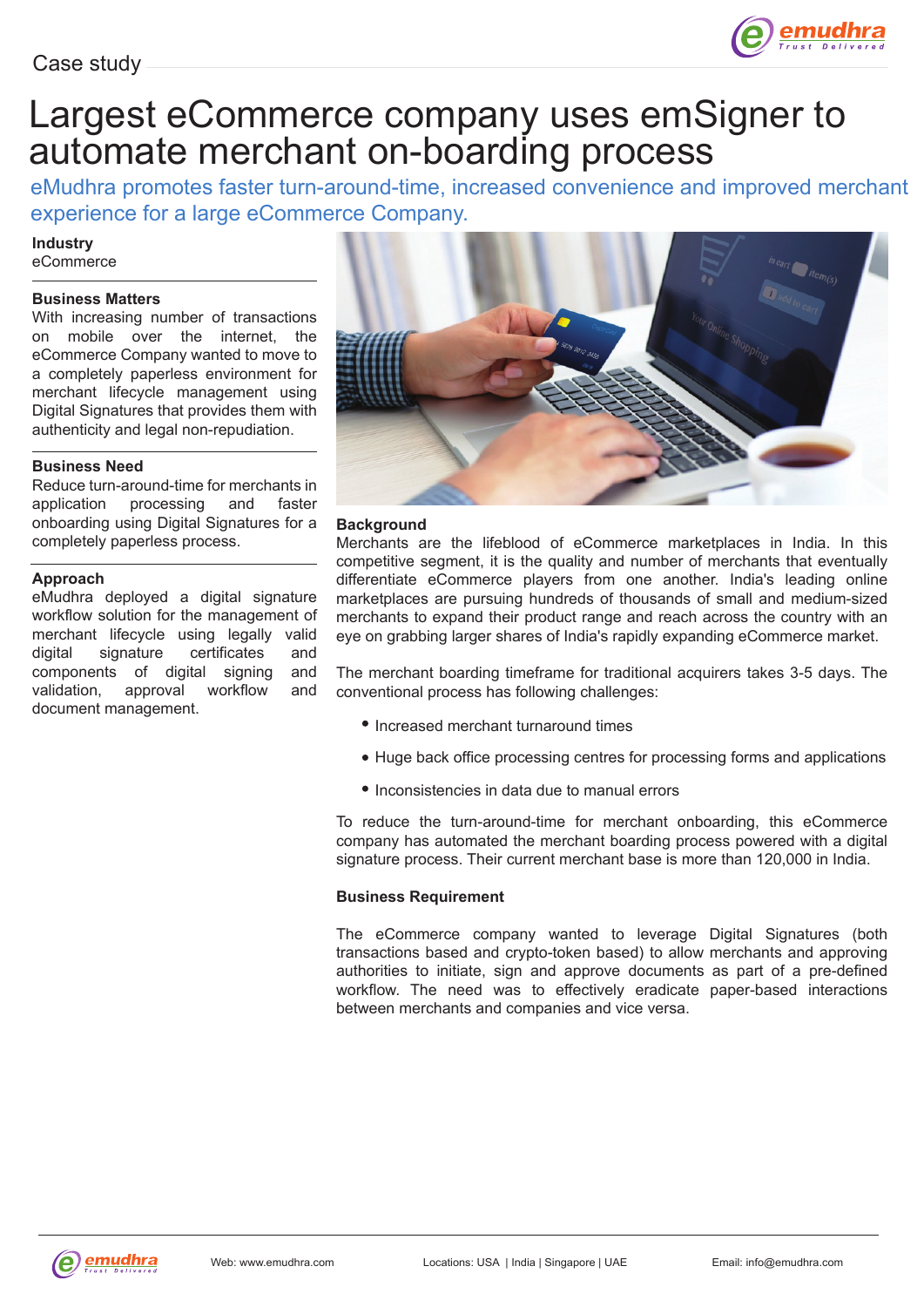# **Digital Signature Technology**

- The Digital Signature Technology works on the Public Key Infrastructure framework which uses a Cryptographic
- Key Pair Private and Public Key for secure access and transmission of information
- Digital Signatures can be both transactions based and generated by the issuer for the client in a secure device or issued in a downloadable format to the user in a crypto token or secure device

# **Benefits**

The eCommerce company reaped significant benefits by implementing a digital signature-based workflow for merchant onboarding. This includes –

- Legal non-repudiation, eliminating frauds
- Offering anywhere, anytime filing of forms for merchant onboarding
- Faster turn-around-time, increased employees' efficiency, productivity, and transparency
- Meet compliance & regulatory requirements
- Completely paperless workflow, resulting in huge savings from a BPO/Real Estate perspective



# **Solution**

eMudhra (a Licensed Certifying Authority in India and a PKI solution provider) implemented emSigner – a Secure Paperless Office solution to enable Digital Signature based workflow.

The typical lifecycle involves:

- **Merchant** using<br>transaction-based digital **transaction-based signatures** (lower cost) to sign<br>merchant onboarding forms. merchant onboarding These digital signatures are issued server-side with a link to the KYC
- The forms are sent through<br>
emSigner to approving **to** approving **authorities**
- **Approvers review KYC, digitally signed** forms using token-based signatures which are sent to the merchants
- **Merchants receive credentials** at a faster turn-around-time

# **The paperless office solution was deployed with following modules:**

emudhra

**emSigner**

Allowing organizations to connect through the API for digitally signing documents by end-users

**emAS - eMudhra Authentication Server**

To authenticate and verify digital signature certificates on a real-time basis

Signature, Encryption & HSM **Configuration Module**

# **Hardware Security Module**

FIPS-2 level 3 certified physical computing device that safeguards and manages digital keys for strong authentication and provides crypt-processing